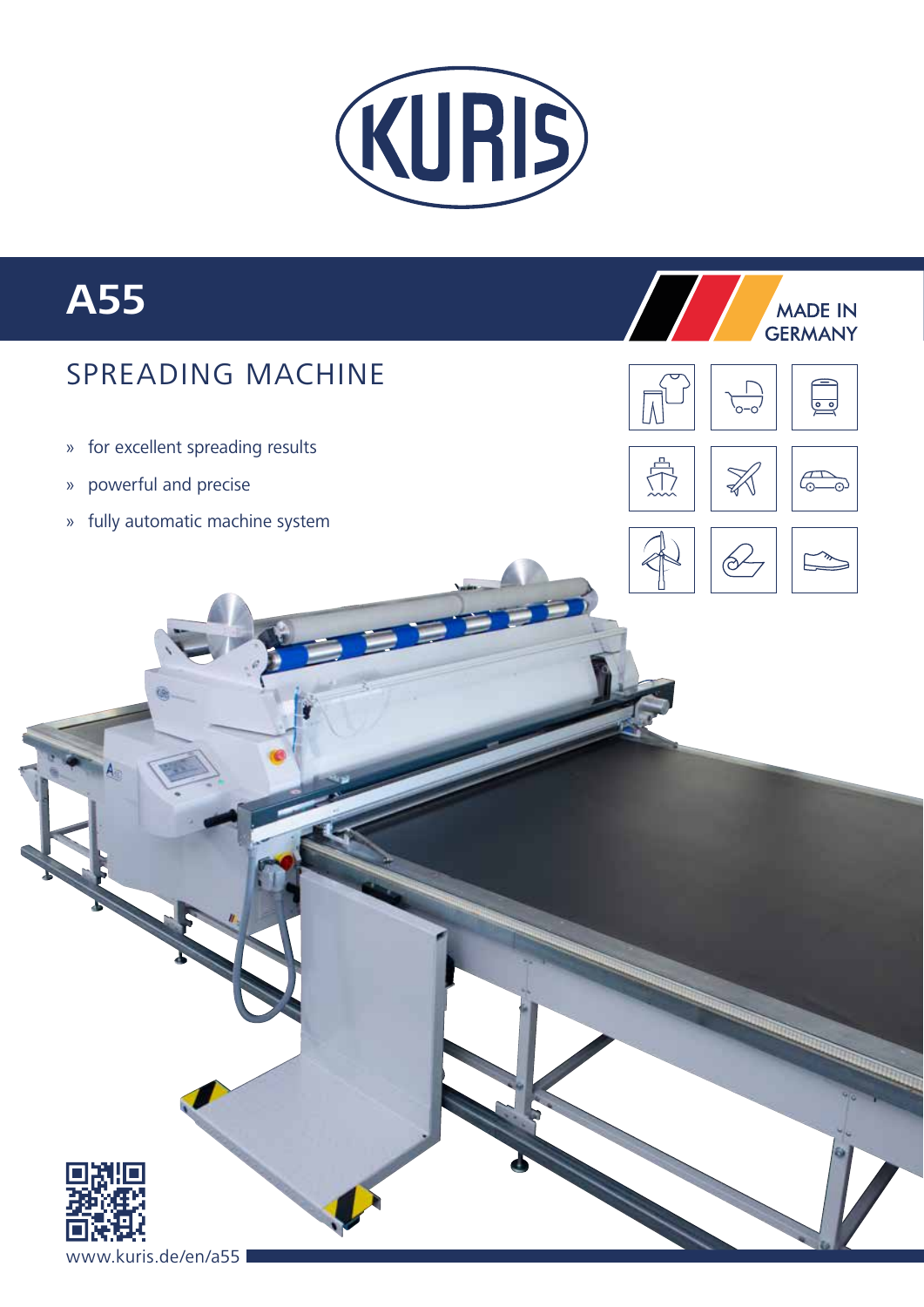

# POWERFUL AND PRECISE

The Kuris A55 spreading machine is ideally suited for critical, smooth materials or even poorly wound rolls of material, with a wide range of different surfaces. The new deviating roller system of the driven cradle or material bar ensures an excellent quality in spreading. Excellent spreading results are achieved even with fully automatic spreading of tension-sensitive materials. The precisely regulated material specification can be adapted precisely to the required spreading speed. The semi/fully automatic unthreading/threading of the fabric considerably reduces the set-up times. Many spreading steps with different positioning and cutting points, numbers of fabric layers, zig-zag spreading programmes as well as numerous other material-specific parameters can be programmed individually.

> **1 |** Reverse roller for crease-free material specification

- **2 |** Spreader roller for precise spreading
- **3 |** Photocell for edge control
- **4 |** Travel-on platform

#### **BENEFITS:**

- **+** Cradle with automatic lifting for an ergonomic loading process (option)
- **+** User-friendly machine control
- **+** Graphical user interface
- **+** Easy to use
- **+** Software update possible even after several years of use
- **+** Programming possibilities for many spreading steps
- **+** Silicone-coated drive wheels
- **+** Photocell for monitoring the edge control
- **+** Different cutting units can be mounted easily
- **+** Infinite speed controller
- **+** Lightweight design
- **+** Very smooth running



**Touch panel with graphical interface for easy and clear operation.**

**2**

**3**

**4**